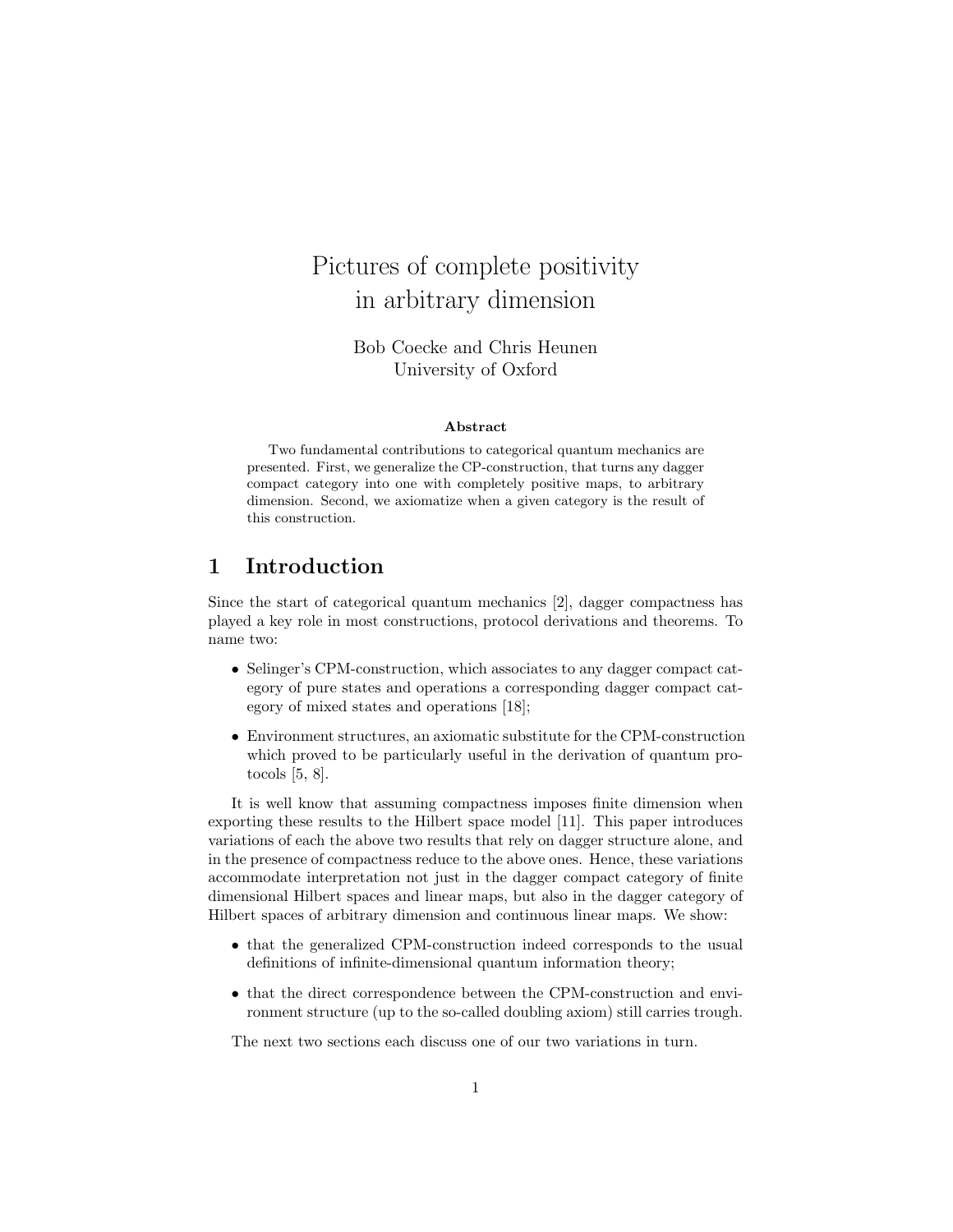Related work While there are previous results dealing with the transition to a noncompact setting in some way or another, e.g. [1, 11, 12], what is particularly appealing about the results in this paper is that they still allow the diagrammatic representations of symmetric monoidal categories [15, 19]. The variation of the CPM-construction relying solely on dagger structure was thus far only publicized as an internal research report [3]; by relating it to the usual setting of infinitedimensional quantum information theory, this paper justifies the construction.

Classical information can be modeled in categorical quantum mechanics using so-called classical structures [7]. It is not clear whether these survive CPconstructions; see also [13] in this volume. The environment structures of Section 3 could be a useful tool in this investigation. Also, the current work seems well suited to an abstract proof of Naimark's dilation theorem [6].

### 2 Complete positivity

We start by recalling the CPM-construction [18], that, given a dagger compact category  $C$ , produces a new dagger compact category  $CPM(C)$  as follows. For an introduction to dagger (compact) categories and their graphical calculus, we refer to [2, 16, 19]. When wires of both types A and  $A^*$  arise in one diagram, we will decorate them with arrows in opposite directions. When possible we will suppress coherence isomorphisms in formulae. Finally, recall that  $(\_)_*$ reverses the order of tensor products, so  $f_*$  has type  $A^* \to B^* \otimes C^*$  when  $f: A \rightarrow C \otimes B$  [18].

- The objects of  $CPM(C)$  are the same as those of C.
- The morphisms  $A \to B$  of CPM(C) are those morphisms of C that can be written in the form  $(1 \otimes \eta^{\dagger} \otimes 1)(f_* \otimes f): A^* \otimes A \to B^* \otimes B$  for some morphism  $f: A \to C \otimes B$  and object C in C.

$$
CPM(\mathbf{C})(A, B) = \left\{ \begin{array}{c|c|c} \downarrow & \downarrow & \downarrow \\ \hline f_{*} & f_{*} & f_{*} \\ \hline \downarrow & \downarrow & \downarrow \end{array} \middle| \begin{array}{c} \downarrow & \downarrow & \downarrow \\ \hline f_{*} & \downarrow & \downarrow \\ \hline \downarrow & \downarrow & \end{array} \right\}.
$$

We call C the ancillary system of  $(1 \otimes \eta^{\dagger} \otimes 1)(f_* \otimes f)$ , and f its Kraus morphism.

• Identities are inherited from C, and composition is defined as follows.

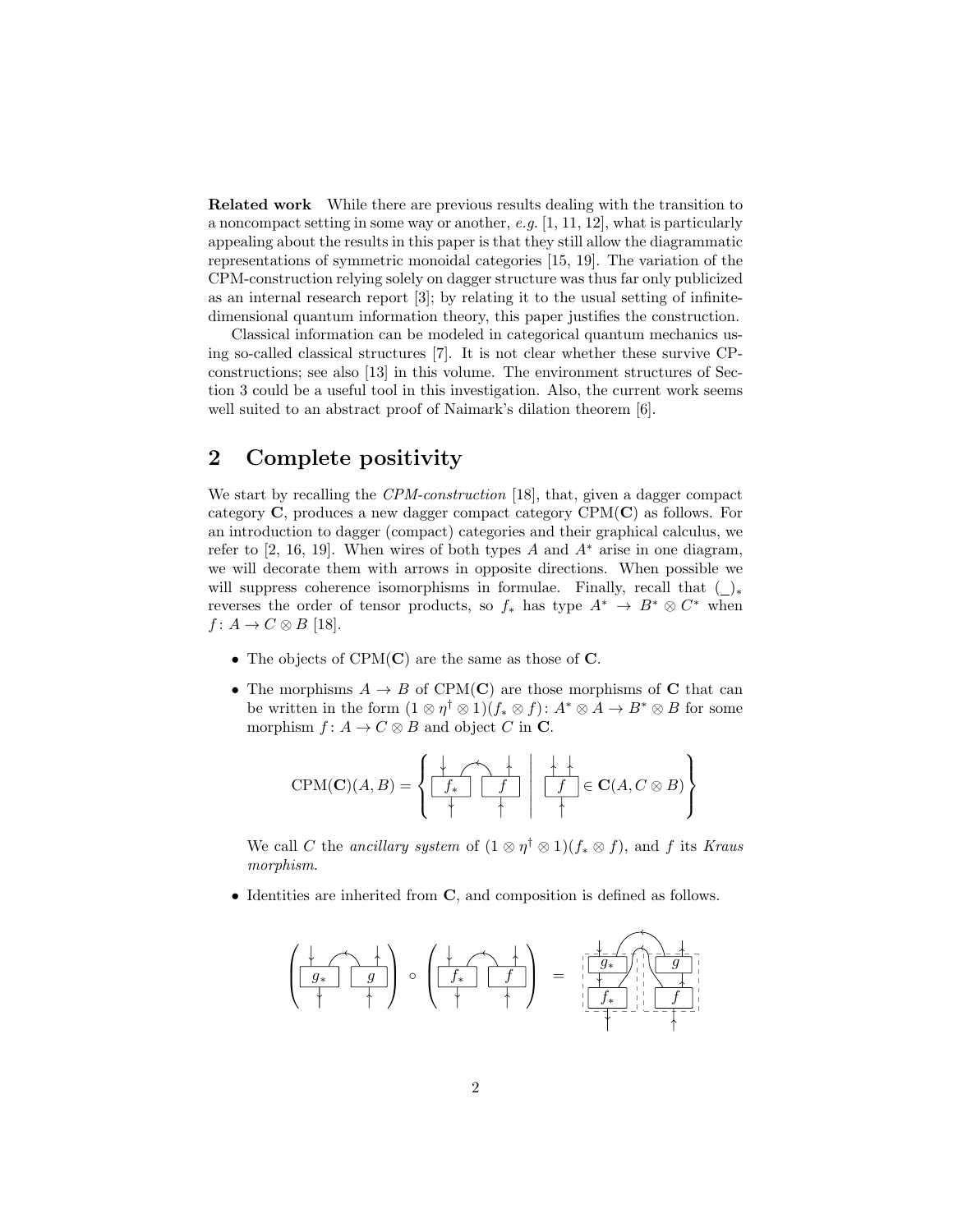• The tensor unit I and the tensor product of objects are inherited from  $\mathbf C$ , and the tensor product of morphisms is defined as follows.



• The dagger is defined as follows.

$$
\left(\begin{array}{c|c} \downarrow & \uparrow \\ \hline f_{*} & f \end{array}\right)^{\dagger} \hspace{.7cm} = \hspace{.7cm} \left(\begin{array}{c|c} \downarrow & \downarrow \\ \hline f^{*} & f \end{array}\right)^{\dagger} = \left(\begin{array}{c|c} \downarrow & \downarrow \\ \hline f^{*} & f \end{array}\right)^{\dagger} \hspace{.7cm} \left(\begin{array}{c|c} \uparrow & \downarrow \\ \hline f^{*} & f \end{array}\right)^{\dagger}
$$

• Finally, the cup  $\eta_A \colon I \to A^* \otimes A$  in CPM(C) is given by  $(\eta_A)_* \otimes \eta_A =$  $\eta_A \otimes \eta_A$  in C (*i.e.* with ancillary system I and Kraus morphism  $\eta_A$  in C).

If C is the dagger compact category fdHilb of finite-dimensional Hilbert spaces and linear maps, then CPM(fdHilb) is precisely the category of finite-dimensional Hilbert spaces and completely positive maps [18]. To come closer to the traditional setting, we may identify the objects  $H$  of CPM(**fdHilb**) with their algebras of operators  $B(H)$ .

The notion of complete positivity makes perfect sense for normal linear maps between von Neumann algebras  $B(H)$  for Hilbert space H of arbitrary dimension. We now present a CP-construction that works on dagger symmetric monoidal categories that are not necessarily compact, and that reduces to the previous construction in the compact case. Subsequently we prove that applying this construction to the category of Hilbert spaces indeed results in the traditional completely positive maps as morphisms.

Definition 1. Let C be a dagger symmetric monoidal category. We define a new category  $CP(C)$ .

- The objects of  $CP(C)$  are those of  $C$ .
- The morphisms  $A \rightarrow B$  of CP(C) are those morphisms of C that can be written in the form  $(f^{\dagger} \otimes 1)(1 \otimes \sigma)(f \otimes 1)$ :  $B \otimes A \rightarrow B \otimes A$  for some morphism  $f: A \to B \otimes C$  and object C in C, where  $\sigma: B \otimes B \to B \otimes B$ is the swap.

$$
CP(C)(A, B) = \left\{ \begin{array}{c|c} \begin{array}{|c|c|c|} \hline \begin{array}{|c|c|} \hline \begin{array}{|c|c|} \hline \begin{array}{|c|c|} \hline \begin{array}{|c|c|} \hline \begin{array}{|c|c|} \hline \begin{array}{|c|c|} \hline \begin{array}{|c|c|} \hline \begin{array}{|c|c|} \hline \begin{array}{|c|c|} \hline \begin{array}{|c|c|} \hline \begin{array}{|c|c|} \hline \begin{array}{|c|c|} \hline \begin{array}{|c|c|} \hline \begin{array}{|c|c|} \hline \begin{array}{|c|c|} \hline \begin{array}{|c|c|} \hline \begin{array}{|c|c|} \hline \begin{array}{|c|c|} \hline \begin{array}{|c|c|} \hline \begin{array}{|c|c|} \hline \begin{array}{|c|c|} \hline \begin{array}{|c|c|} \hline \begin{array}{|c|c|} \hline \begin{array}{|c|c|} \hline \begin{array}{|c|c|} \hline \begin{array}{|c|c|} \hline \begin{array}{|c|c|} \hline \begin{array}{|c|c|} \hline \begin{array}{|c|c|} \hline \begin{array}{|c|c|} \hline \begin{array}{|c|c|} \hline \begin{array}{|c|c|} \hline \begin{array}{|c|c|} \hline \begin{array}{|c|c|} \hline \begin{array}{|c|c|} \hline \begin{array}{|c|c|} \hline \begin{array}{|c|c|} \hline \begin{array}{|c|c|} \hline \begin{array}{|c|c|} \hline \begin{array}{|c|c|} \hline \begin{array}{|c|c|} \hline \begin{array}{|c|c|} \hline \begin{array}{|c|c|} \hline \begin{array}{|c|c|} \hline \begin{array}{|c|c|} \hline \begin{array}{|c|c|} \hline \begin{array}{|c|c|} \hline \begin{array}{|c|c|} \hline \begin{array}{|c|c|c|} \hline \begin{array}{|c|c|} \hline \begin{array}{|c|c|} \hline \begin{array}{|
$$

We call C the ancillary system of  $(f^{\dagger} \otimes 1)(1 \otimes \sigma)(f \otimes 1)$ , and f its Kraus morphism.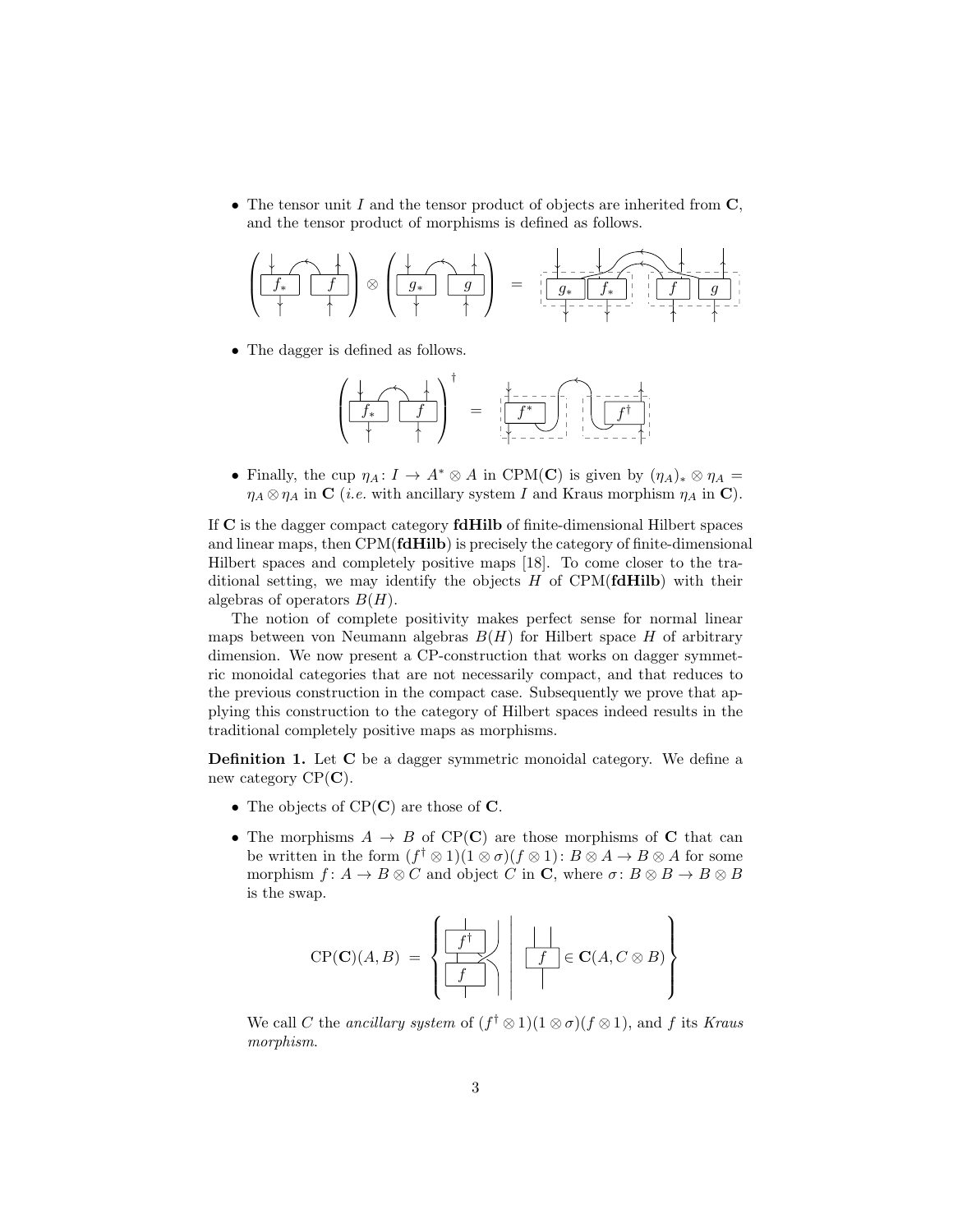• Composition is defined as follows.



• The identity  $A \to A$  in CP(C) is the swap map  $\sigma: A \otimes A \to A \otimes A$  in C, with  $C = I$ .

Diagrammatic manipulations show that  $CP(C)$  indeed is a well-defined category.

Proposition 2. For any dagger symmetric monoidal category C, the category  $CP(C)$  is symmetric monoidal. The tensor unit I and tensor products of objects are as in  $C$ , and the tensor product of morphisms is defined as follows.



Proof. Laborious but straightforward.

Notice that  $CP(C)$  does not obviously have a dagger, even though  $C$  does: the CP-construction sends a dagger symmetric monoidal category to a symmetric monoidal category that no longer necessarily has a dagger. Therefore it is not straightforwardly a monad.

 $\Box$ 

**Proposition 3.** If  $C$  is a dagger compact category, then  $CPM(C)$  and  $CP(C)$ are isomorphic as dagger symmetric monoidal categories.

*Proof.* The isomorphism CPM(C)  $\rightarrow$  CP(C) is given by  $A \mapsto A$  on objects, and acts as follows on morphisms.



This assignment is clearly invertible. To see that it gives a well-defined functor preserving daggers and symmetric monoidal structure takes light work.  $\Box$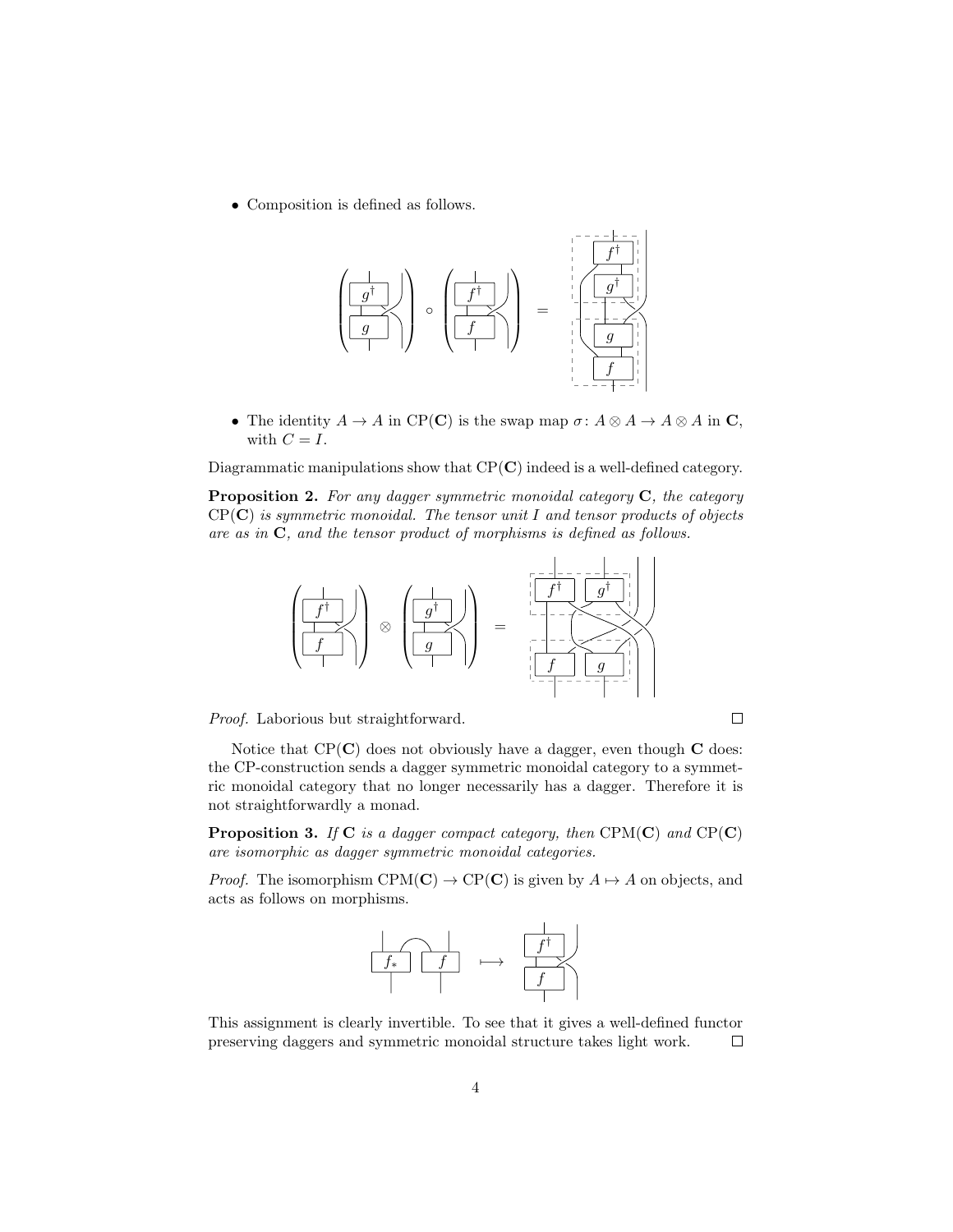We now embark on showing that the CP-construction is not just meaningless manipulation of diagrams that just happens to coincide with the traditional setting in the case of finite-dimensional Hilbert spaces.

To do so, we first recall the definition of quantum operations in the Heisenberg picture, as it is usually stated in infinite-dimensional quantum information theory [14]. A function  $\varphi: A \to B$  between von Neumann algebras is unital when  $\varphi(1) = 1$ , and positive when for each  $a \in A$  there is  $b \in B$ such that  $\varphi(a^*a) = b^*b$ . When it is linear, the function  $\varphi$  is called normal when it preserves suprema of increasing nets of projections, or equivalently, when it is ultraweakly continuous. Finally,  $\varphi$  is *completely positive* when  $\varphi \otimes 1$ :  $A \otimes M_n \to B \otimes M_n$  is positive for all  $n \in \mathbb{N}$ , where  $M_n$  is the von Neumann algebra of  $n$ -by- $n$  complex matrices. (See e.g. [21, 3.3] or [17, p26].)

Definition 4. A quantum operation is a normal completely positive linear map between von Neumann algebras.<sup>1</sup> Hilbert spaces  $H$  and quantum operations  $B(H) \to B(K)$  form a category that we denote by **QO** perations.

To see that CP(Hilb) is isomorphic to QOperations, we will rely on two classical theorems: Stinespring's dilation theorem, showing that quantum operations can be written as \*-homomorphisms on larger algebras, and Dixmier's structure theorem for normal \*-homomorphisms. A \*-homomorphism is a linear map  $\pi: A \to B$  between C<sup>\*</sup>-algebras that satisfies  $\pi(ab) = \pi(a)\pi(b)$  and  $\pi(a^*) = \pi(a)^*.$ 

Let us emphasize that the following results hold for arbitrary Hilbert spaces, not just separable ones.

Theorem 5 (Stinespring). Let A be a von Neumann algebra. For any completely positive linear map  $\varphi: A \to B(H)$ , there exist a unital \*-homomorphism  $\pi: A \to B(K)$  and a continuous linear  $v: H \to K$  such that  $\varphi(a) = v^{\dagger} \pi(a) v$ .

*Proof.* See [20], [21, IV.3.6(ii)] or [17, 4.1].

 $\Box$ 

**Theorem 6** (Dixmier). Every normal \*-homomorphism  $\varphi: B(H) \to B(K)$ factors as  $\varphi = \varphi_3 \varphi_2 \varphi_1$  for:

- an ampliation  $\varphi_1: B(H) \to B(H \otimes H')$ :  $f \mapsto f \otimes 1_{H'}$  for some Hilbert space  $H'$ ;
- an induction  $\varphi_2: B(H \otimes H') \to B(K')$ :  $f \mapsto pfp$  for the projection  $p \in$  $B(H \otimes H')$  onto some Hilbert subspace  $K' \subseteq H \otimes H'$ ;
- a spatial isomorphism  $\varphi_3: B(K') \to B(K): f \mapsto u^{\dagger} f u$  for a unitary  $u\colon K\to K'.$

*Proof.* See [10, I.4.3] or [21, IV.5.5].

 $\Box$ 

<sup>1</sup>Not every completely positive linear map between von Neumann algebras is normal. In fact, a positive linear map is normal if and only if it is weak-\* continuous [9, 46.5].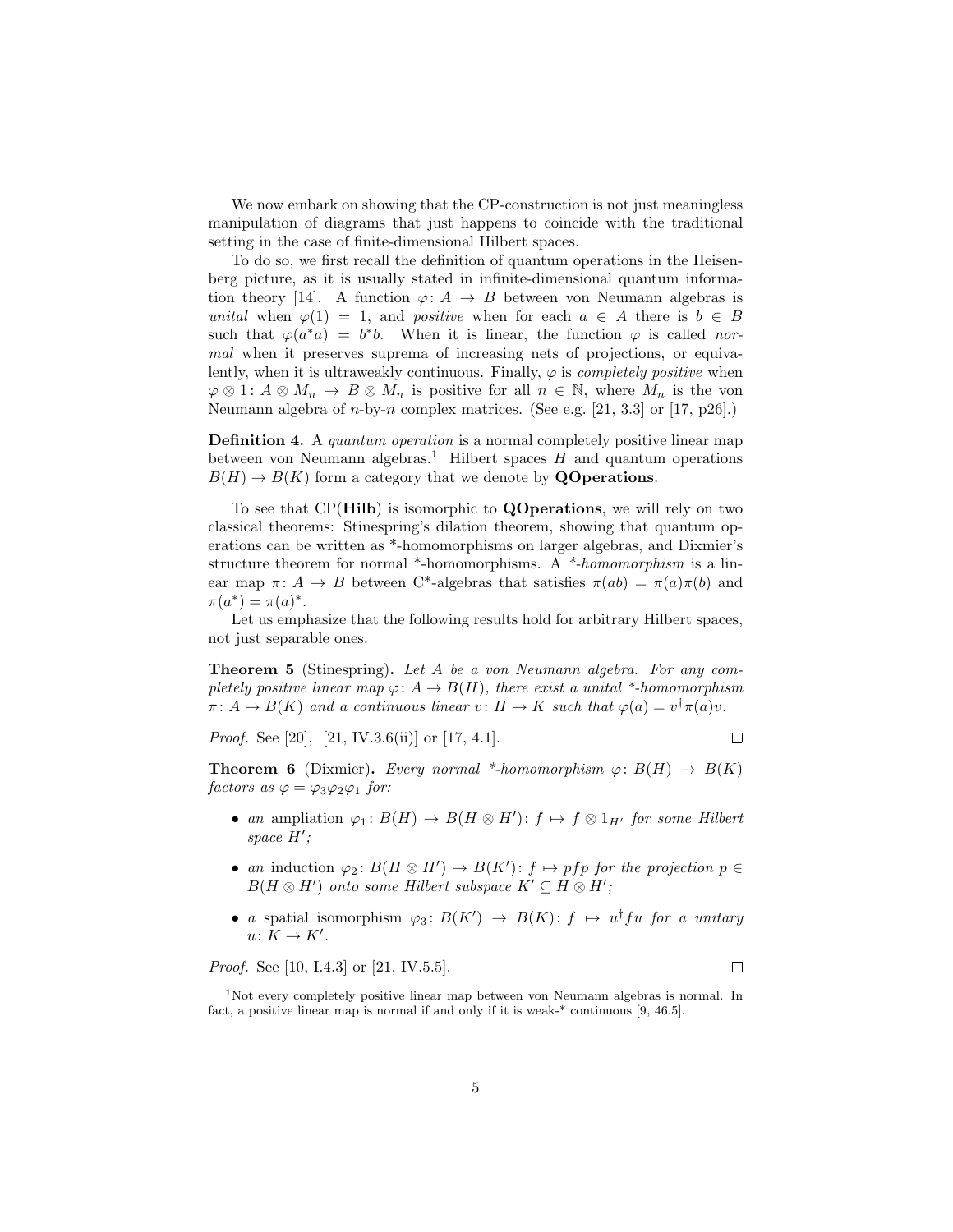**Corollary 7.** A linear map  $\varphi: B(H) \to B(K)$  is a quantum operation if and only if it is of the form  $\varphi(f) = g^{\dagger}(f \otimes 1)g$  for some Hilbert space H' and continuous linear map  $g: K \to H \otimes H'$ .

*Proof.* Given a quantum channel  $\varphi$ , combine Theorems 5 and 6 to get  $\varphi(f)$  =  $v^{\dagger}u^{\dagger}p(f\otimes 1)puv$ ; taking  $g = puv$  brings  $\varphi$  into the required form.

Conversely, one easily checks directly via Definition 4 that a map  $\varphi$  of the given form is indeed normal, and completely positive.  $\Box$ 

**Theorem 8.** CP(Hilb) and QOperations are isomorphic as symmetric monoidal categories.

Proof. The objects are already equal. The isomorphism sends a morphism of CP(**Hilb**) with Kraus morphism g to the quantum operation  $g^{\dagger}$  ( $\otimes$  1)g.  $\Box$ 

# 3 Environment structures

This section axiomatizes when a given category is of the form  $\text{CP}(\mathbf{C})$ , by generalizing [5, 8].

Definition 9. An environment structure for a dagger symmetric monoidal category  $C$  is a dagger symmetric monoidal supercategory  $\hat{C}$  with the same objects, in which each object A has a morphism  $\top_A : A \to I$ , depicted as  $\stackrel{\triangle}{\top}$ , satisfying the following axioms.

(a) We have 
$$
\top_I = 1_I
$$
, and for all objects *A* and *B*:  $\begin{array}{cc} \frac{a}{\top} & \frac{a}{\top} \\ A & B \end{array} = \begin{array}{cc} \frac{a}{\top} \\ A \otimes B \end{array}$  in  $\hat{C}$ ;

(b) For all f, g ∈ C(A, C ⊗ B): f † f = g † g in C ⇐⇒

$$
\frac{\begin{array}{c|c}\n\hline\n\end{array}}{\begin{array}{c|c}\n\hline\nf\n\end{array}} = \frac{\begin{array}{c|c}\n\hline\ng \\
\hline\n\end{array}}{\begin{array}{c|c}\n\hline\n\end{array}} \text{ in } \hat{C};
$$

(c) For each 
$$
\hat{f} \in \hat{\mathbf{C}}(A, B)
$$
 there is  $f \in \mathbf{C}(A, C \otimes B)$  such that  $\begin{array}{c} \begin{array}{|c} \hline \hat{f} \\ \hline \end{array} \end{array} = \begin{array}{|c|c|} \hline \begin{array}{|c} \hline \hat{f} \\ \hline \end{array} \end{array}$  in  $\hat{\mathbf{C}}$ .

Morphisms in  $\hat{C}$  are depicted with rounded corners.

Intuitively, if we think of the category  $C$  as consisting of pure states, then the supercategory C consists of mixed states. The maps  $\top$  'ground' a system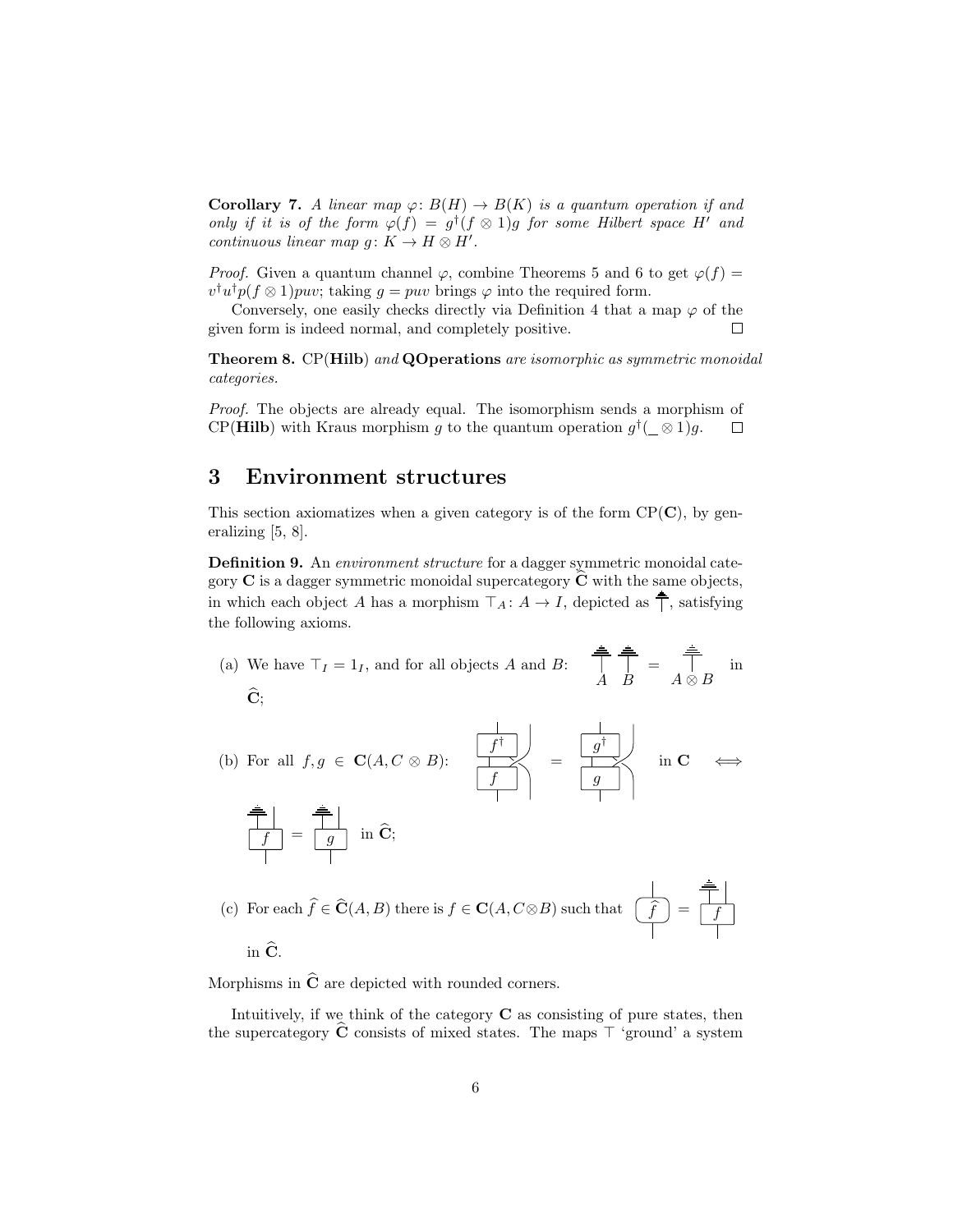within the environment. Condition (c) then reads that every mixed state can be seen as a pure state in an extended system; the lack of knowledge carried in the ancillary system represents the variables relative to which we mix.

Remark. The inclusion  $C \hookrightarrow \widehat{C}$  given by an environment structure is different from the canonical functor  $\mathbf{C} \to \mathrm{CP}(\mathbf{C})$  given by  $f \mapsto \sigma(f \otimes f^{\dagger})$ . After all, for  $C = Hilb$ , the latter identifies global phases and therefore is not faithful. However, as we will see in Theorem 12 below, the image D of the canonical functor  $\mathbf{C} \to \mathrm{CP}(\mathbf{C})$  does come with an environment structure in which  $\mathbf{D} = \mathrm{CP}(\mathbf{C})$ . We may think of  **as a** *double* **of**  $**C**$ **. In fact, it turns out this characterizes** categories of the form  $\text{CP}(\mathbf{C})$  if and only if they satisfy the following axiom.

Definition 10. A symmetric monoidal category satisfies the doubling axiom when

f f = g g ⇐⇒ f = g

for all parallel morphisms  $f$  and  $g$ .

When we follow through the isomorphism of Proposition 3, it is clear that Definition 9 reduces to its namesake that is only defined in the compact case [8]. Definition 10 also relates to previously defined properties in the compact case, which we now review. Recall that a dagger compact category **C** satisfies the so-called preparation-state agreement axiom [4] when  $f \circ f^{\dagger} = g \circ g^{\dagger}$  implies  $f = g$  for all morphisms f and g with domain I:



So if  $C$  is a dagger compact category, then CPM $(C)$  satisfies the preparationstate agreement axiom when



for all morphisms f and g with a common domain. The doubling axiom (for  $\mathbf C$ ) does not necessarily imply the preparation-state agreement axiom (for C), as can be seen in e.g.  $C = f dHilb$ . In fact, the preparation-state agreement axiom (for  $\bf{C}$ ) is equivalent to the doubling axiom (for  $\bf{C}$ ) for parallel morphisms with domain  $I$  instead of all parallel morphisms. Nevertheless, the doubling axiom is stronger than the preparation-state axiom in the sense of the following proposition.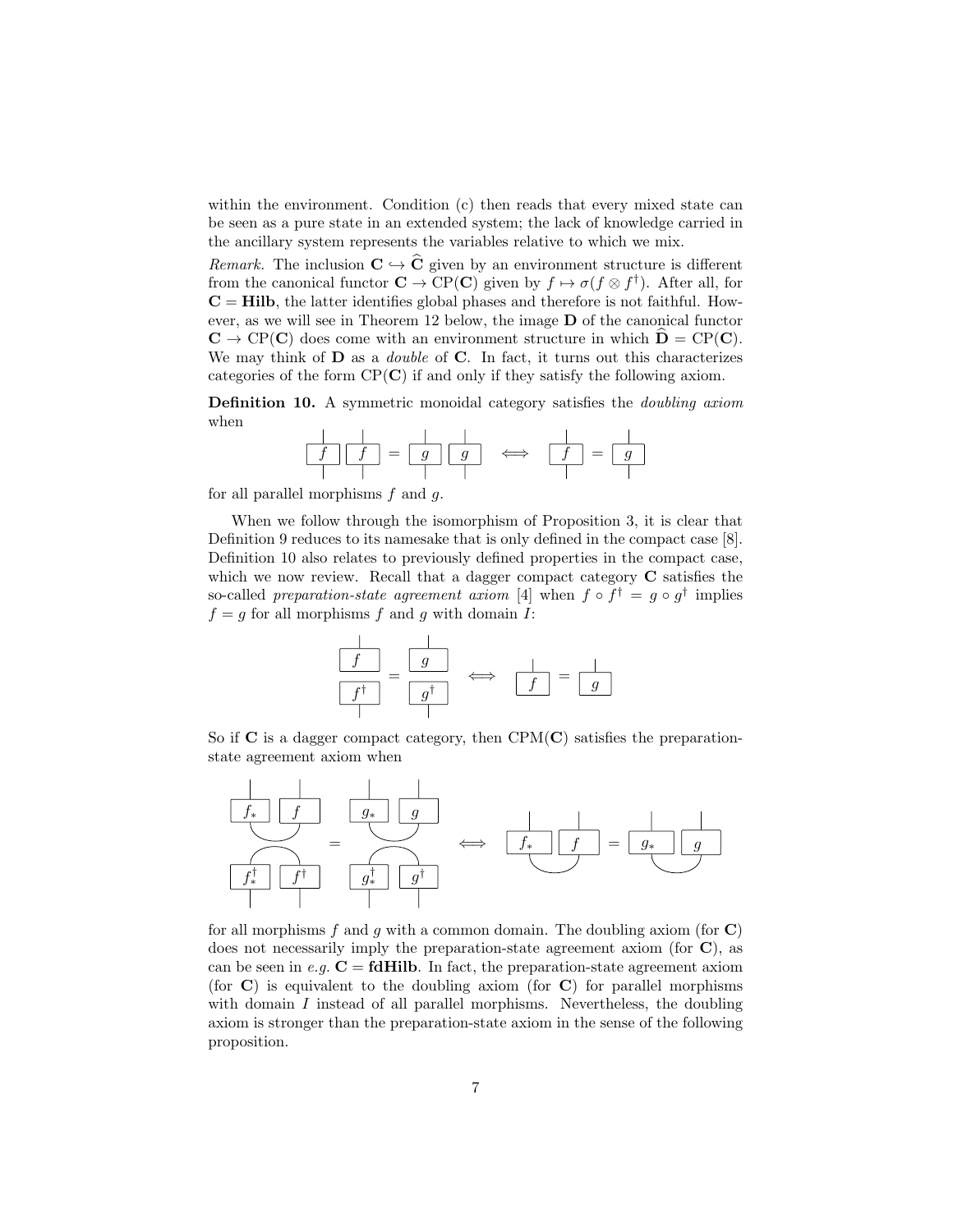**Proposition 11.** If a dagger compact category  $C$  satisfies the doubling axiom, then  $CPM(C)$  satisfies the preparation-state agreement axiom.

*Proof.* Let  $f$  and  $g$  be morphisms with a common domain. Elementary graphical manipulations yield:



By the doubling axiom for C, the latter is equivalent to  $f \circ f^{\dagger} = g \circ g^{\dagger}$ . Finally, by using graphical manipulation again, we obtain:



Hence  $CPM(C)$  satisfies the state-preparation agreement axiom.

 $\Box$ 

We now show that the same relationship between the CPM-construction and environment structures as in the compact case holds unabated for our noncompact variations.

**Theorem 12.** If a symmetric monoidal category  $C$  comes with an environment structure, then there exists an isomorphism  $\xi : \text{CP}(\mathbf{C}) \to \widehat{\mathbf{C}}$  of symmetric monoidal categories. Moreover,  $CP(C)$  allows such an axiomatic presentation if and only if it obeys the doubling axiom.

*Proof.* Define  $\xi(A) = A$  on objects, and

$$
\xi\left(\begin{array}{c|c} \hline \hline f^\dagger \\ \hline \hline f \\ \hline \end{array}\right)=\begin{array}{c} \hline \hline \hline \hline \hline f \\ \hline \hline \end{array}
$$

on morphisms. This map is well-defined and injective by Definition 9(b), and is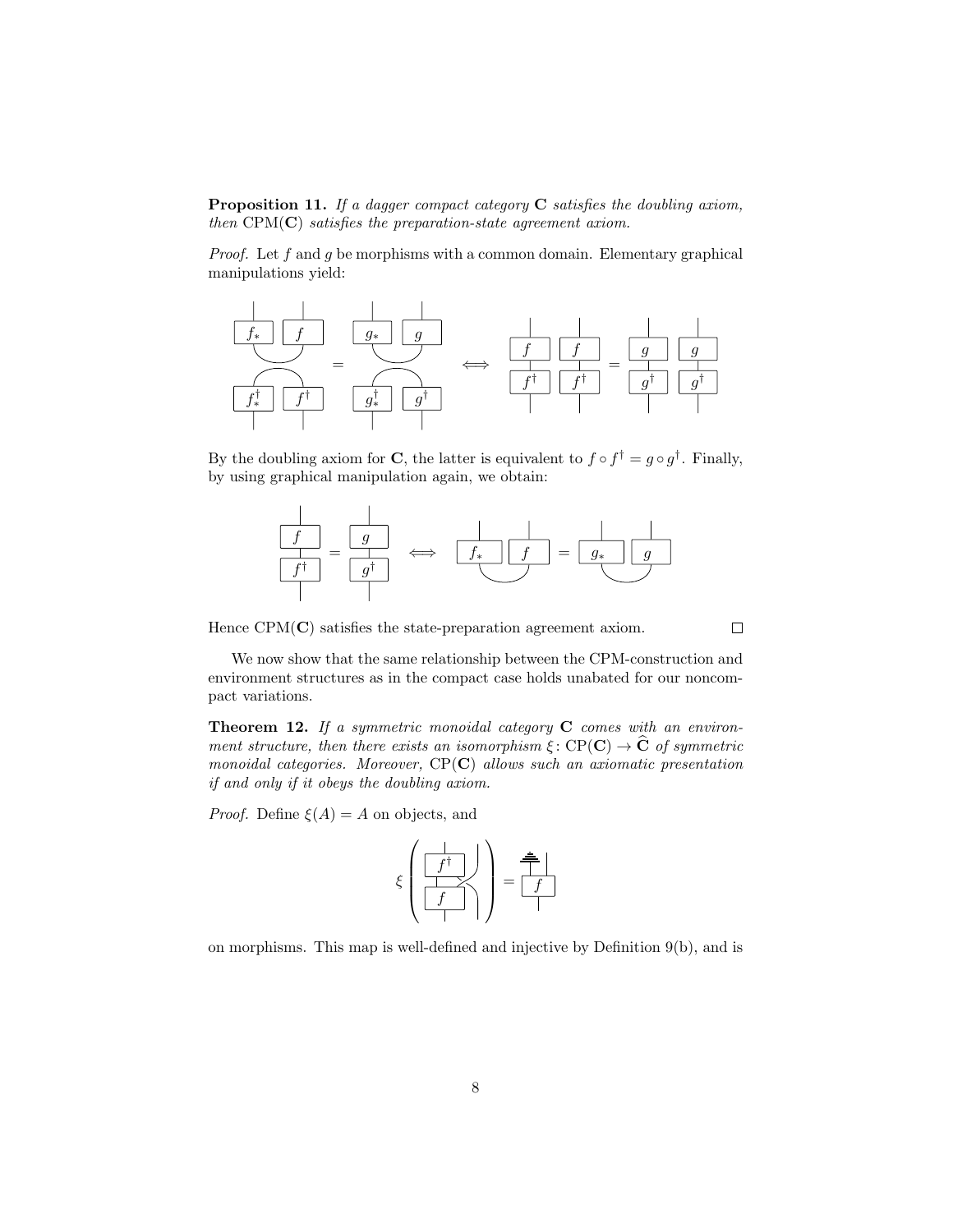surjective by Definition  $9(c)$ . It preserves composition and monoidal structure

$$
\xi \left( \frac{\frac{1}{g^{\dagger}}}{\frac{1}{g^{\dagger}}}\right) \circ \frac{\frac{1}{f^{\dagger}}}{\frac{1}{f^{\dagger}}}\right) = \frac{\frac{1}{g}}{\frac{1}{f}} = \xi \left( \frac{\frac{1}{g^{\dagger}}}{\frac{1}{g^{\dagger}}}\right) \circ \xi \left( \frac{\frac{1}{f^{\dagger}}}{\frac{1}{f^{\dagger}}}\right)
$$
\n
$$
\xi \left( \frac{\frac{1}{f^{\dagger}}}{f}\right) \circ \frac{\frac{1}{g^{\dagger}}}{\frac{1}{g^{\dagger}}}\right) = \frac{\frac{1}{g}}{\frac{1}{f}} \frac{\frac{1}{g}}{\frac{1}{f}} = \xi \left( \frac{\frac{1}{f^{\dagger}}}{\frac{f^{\dagger}}{f}}\right) \circ \xi \left( \frac{\frac{1}{g^{\dagger}}}{\frac{g^{\dagger}}{g^{\dagger}}}\right)
$$

by Definition 9(a). It also clearly preserves identities. Thus  $\xi$  is an isomorphism of symmetric monoidal categories.

For the second statement, let **D** be the image of the canonical functor  $C \rightarrow$  $CP(\mathbf{C})$ , set  $\mathbf{D} = CP(\mathbf{C})$ , and define  $\top_A$  to be the morphism  $A \to I$  in  $CP(\mathbf{C})$ with Kraus morphism  $1_A: A \rightarrow A$  in C. Then Definition 9(a) and (c) are automatically satisfied. It now suffices to show that the doubling axiom holds for  $CP(C)$  if and only if Definition 9(b) is satisfied. After all, the latter is the case precisely when  $\top_A$  form a well-defined environment structure.

Consider the equation



in C. By elementary graphical manipulations we see that (1) is equivalent to the following equation.

$$
\begin{array}{|c|c|c|c|c|}\n\hline\nb^{\dagger} & b^{\dagger} & b^{\dagger} \\
\hline\nb & b & a^{\dagger} & a^{\dagger} \\
\hline\n\end{array}
$$
 (2)

Now, on the one hand, the doubling axiom for  $\text{CP}(\mathbf{C})$  means precisely that (2) is equivalent to the following equation.

$$
\begin{array}{c|c}\n\downarrow & \downarrow \\
\hline\nb^{\dagger} & \downarrow \\
b & \downarrow\n\end{array} = \begin{array}{c|c}\n\downarrow & \downarrow \\
\hline\na^{\dagger} & \downarrow \\
a & \downarrow\n\end{array}
$$
\n(3)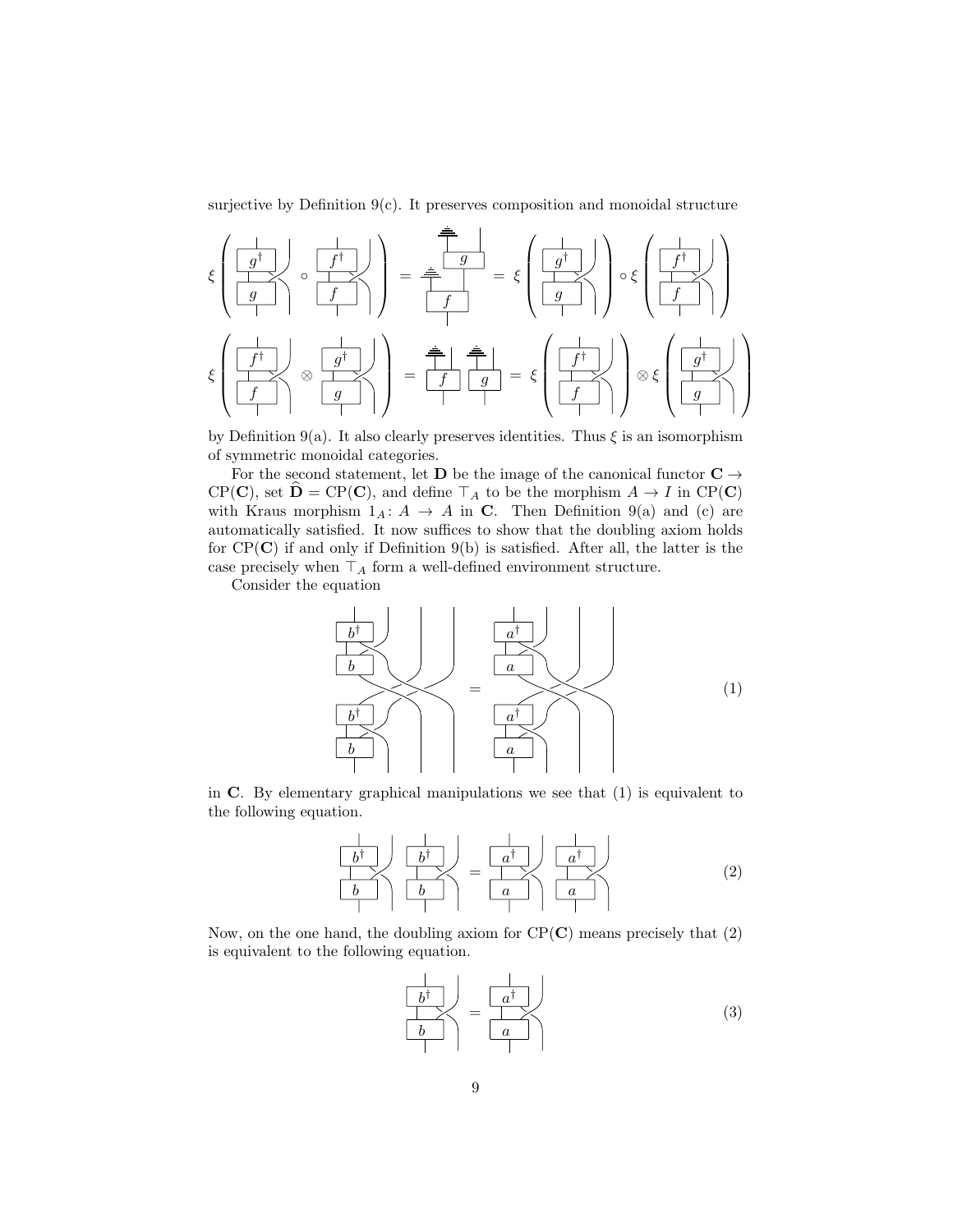On the other hand, we will now show (3) is equivalent to (1) if and only if Definition 9(b) is satisfied. But (3) unfolds to the right-hand side of Definition 9(b) when we write out definitions (of morphisms in  $\text{CP}(\mathbf{C})$ , of composition in CP( $\mathbf{C}$ ), and of  $\top$ ) and use Proposition 2. Similarly, (1) unfolds to the lefthand side of Definition 9(b) by writing out definitions (of morphisms in  $\text{CP}(\mathbf{C})$ , and of D).

Thus  $CP(C)$  obeys the doubling axiom if and only it satisfies Definition 9(b).

 $\Box$ 

## References

- [1] Samson Abramsky, Richard Blute, and Prakhash Panangaden. Nuclear and trace ideals in tensored \*-categories. Journal of Pure and Applied Algebra, 143:3–47, 1999.
- [2] Samson Abramsky and Bob Coecke. A categorical semantics of quantum protocols. In Logic in Computer Science 19, pages 415–425. IEEE Computer Society, 2004.
- [3] Bob Coecke. Complete positivity without positivity and without compactness. Technical Report PRG-RR-07-05, Oxford University Computing Laboratory, 2007.
- [4] Bob Coecke. De-linearizing linearity: Projective quantum axiomatics from strong compact closure. Electronic Notes in Theoretical Computer Science, 170:49–72, 2007.
- [5] Bob Coecke. Axiomatic description of mixed states from selinger's cpmconstruction. Electronic Notes in Theoretical Computer Science, 210:3–13, 2008.
- [6] Bob Coecke and Eric O. Paquette. Povms and Naimark's theorem without ´ sums. In QPL IV, volume 210 of ENTCS, pages 15–31, 2008.
- [7] Bob Coecke and Duško Pavlović. Quantum measurements without sums. In Mathematics of Quantum Computing and Technology, pages 559–596. Taylor and Francis, 2007.
- [8] Bob Coecke and Simon Perdrix. Environment and classical channels in categorical quantum mechanics. In CSL'10/EACSL'10, pages 230–244. Springer, 2010.
- [9] John B. Conway. A course in operator theory. American Mathematical Society, 2000.
- [10] Jacques Dixmier. Von Neumann algebras. North-Holland, 1969.
- [11] Chris Heunen. Compactly accessible categories and quantum key distribution. Logical Methods in Computer Science, 4(4), 2008.